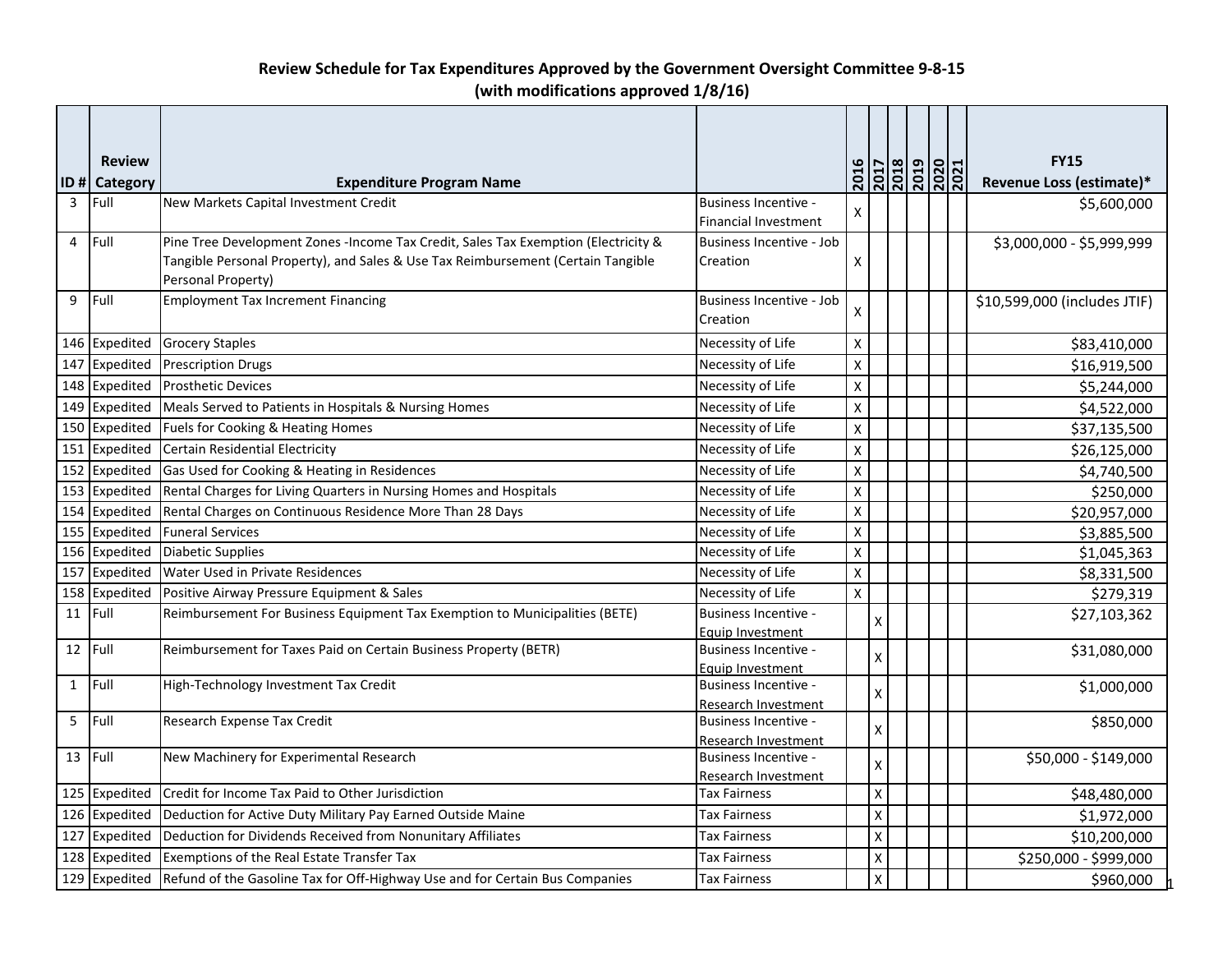|                | <b>Review</b>   |                                                                                  |                                                  |                                            |                    |                           |  | <b>FY15</b>               |
|----------------|-----------------|----------------------------------------------------------------------------------|--------------------------------------------------|--------------------------------------------|--------------------|---------------------------|--|---------------------------|
| ID#            | <b>Category</b> | <b>Expenditure Program Name</b>                                                  |                                                  | 12012<br><u>12013 12020</u><br>12020 12021 |                    |                           |  | Revenue Loss (estimate)*  |
| 130            | Expedited       | Refund of the Special Fuel Tax for Off-Highway Use and for Certain Bus Companies | <b>Tax Fairness</b>                              |                                            | $\pmb{\mathsf{X}}$ |                           |  | \$4,500,000               |
| 131            | Expedited       | Certain Returnable Containers                                                    | Tax Fairness                                     |                                            | X                  |                           |  | \$1,365,839               |
|                | 132 Expedited   | <b>Packaging Materials</b>                                                       | <b>Tax Fairness</b>                              |                                            | $\pmb{\mathsf{X}}$ |                           |  | \$10,773,000              |
|                | 133 Expedited   | Certain Loaner Vehicles                                                          | <b>Tax Fairness</b>                              |                                            | $\pmb{\mathsf{X}}$ |                           |  | \$241,956                 |
|                | 134 Expedited   | Mobile & Modular Homes                                                           | <b>Tax Fairness</b>                              |                                            | $\pmb{\mathsf{X}}$ |                           |  | \$18,271,911              |
|                | 135 Expedited   | Certain Property Purchased Out of State                                          | <b>Tax Fairness</b>                              |                                            | $\pmb{\mathsf{X}}$ |                           |  | \$1,000,000 - \$2,999,999 |
|                | 136 Expedited   | Meals & Lodging Provided to Employees                                            | <b>Tax Fairness</b>                              |                                            | $\mathsf{\chi}$    |                           |  | \$147,250                 |
|                | 137 Expedited   | Trade-In Credits                                                                 | <b>Tax Fairness</b>                              |                                            | X                  |                           |  | \$26,739,298              |
|                | 138 Expedited   | Motor Vehicle Fuel                                                               | <b>Tax Fairness</b>                              |                                            | X                  |                           |  | \$125,160,584             |
|                |                 |                                                                                  |                                                  |                                            |                    |                           |  |                           |
| 6              | Full            | Seed Capital Investment Tax Credit                                               | <b>Business Incentive -</b>                      |                                            |                    | $\pmb{\mathsf{X}}$        |  | \$1,653,000               |
|                |                 |                                                                                  | <b>Financial Investment</b>                      |                                            |                    |                           |  |                           |
| $\overline{7}$ | Full            | Tax Benefits for Media Production Companies                                      | <b>Business Incentive -</b><br>Targeted Industry |                                            |                    | X                         |  | \$50,000 - \$149,000      |
|                |                 |                                                                                  |                                                  |                                            |                    |                           |  |                           |
| 8              | Full            | Credit for Rehabilitation of Historic Properties                                 | <b>Business Incentive -</b>                      |                                            |                    | X                         |  | \$7,900,000               |
|                |                 |                                                                                  | Targeted Industry                                |                                            |                    |                           |  |                           |
| 10             | Expedited       | Job Increment Financing Fund - Brunswick Naval Air Station                       | <b>Specific Policy</b><br>Goal/Mandate           |                                            |                    | X                         |  | Included in ETIF total    |
|                | Expedited       | Job Increment Financing Fund - Loring                                            | <b>Specific Policy</b>                           |                                            |                    |                           |  | Included in ETIF total    |
|                |                 |                                                                                  | Goal/Mandate                                     |                                            |                    | X                         |  |                           |
| 58             | Expedited       | Meals Served by a Retirement Facility to its Residents                           | Charitable - Elderly                             |                                            |                    | $\pmb{\mathsf{X}}$        |  | \$570,950                 |
| 50             | Expedited       | State and Local Government Exemption from the Gasoline Tax                       | Charitable -                                     |                                            |                    | X                         |  | \$1,957,126               |
|                |                 |                                                                                  | Government                                       |                                            |                    |                           |  |                           |
| 51             | Expedited       | State & Local Government Exemption from the Special Fuel Tax                     | Charitable -                                     |                                            |                    | $\pmb{\mathsf{X}}$        |  | \$2,316,821               |
| 54             |                 | Expedited Sales to the State & Political Subdivisions                            | Government<br>Charitable -                       |                                            |                    |                           |  | \$171,745,988             |
|                |                 |                                                                                  | Government                                       |                                            |                    | X                         |  |                           |
| 76             |                 | Expedited Sales to the State & Political Subdivisions                            | Charitable -                                     |                                            |                    |                           |  | \$1,000,000 - \$2,999,999 |
|                |                 |                                                                                  | Government                                       |                                            |                    | X                         |  |                           |
| 47             | Expedited       | Construction Contracts with Exempt Organizations                                 | Charitable - Other                               |                                            |                    | X                         |  | \$1,000,000 - \$2,999,999 |
| 48             | Expedited       | Construction Contracts with Exempt Organizations                                 | Charitable - Other                               |                                            |                    | $\pmb{\mathsf{X}}$        |  | \$250,000 - \$999,000     |
| 74             | Expedited       | Merchandise Donated from a Retailer's Inventory to Exempt Organizations          | Charitable - Other                               |                                            |                    | $\boldsymbol{\mathsf{X}}$ |  | \$50,000 - \$149,000      |
| 52             | Expedited       | Meals for Residents of Certain Nonprofit Congregate Housing Facilities           | Charitable - Elderly                             |                                            |                    | X                         |  | \$50,000 - \$149,000      |
| 56             | Expedited       | Providing Meals for the Elderly                                                  | Charitable - Elderly                             |                                            |                    | X                         |  | \$328,063                 |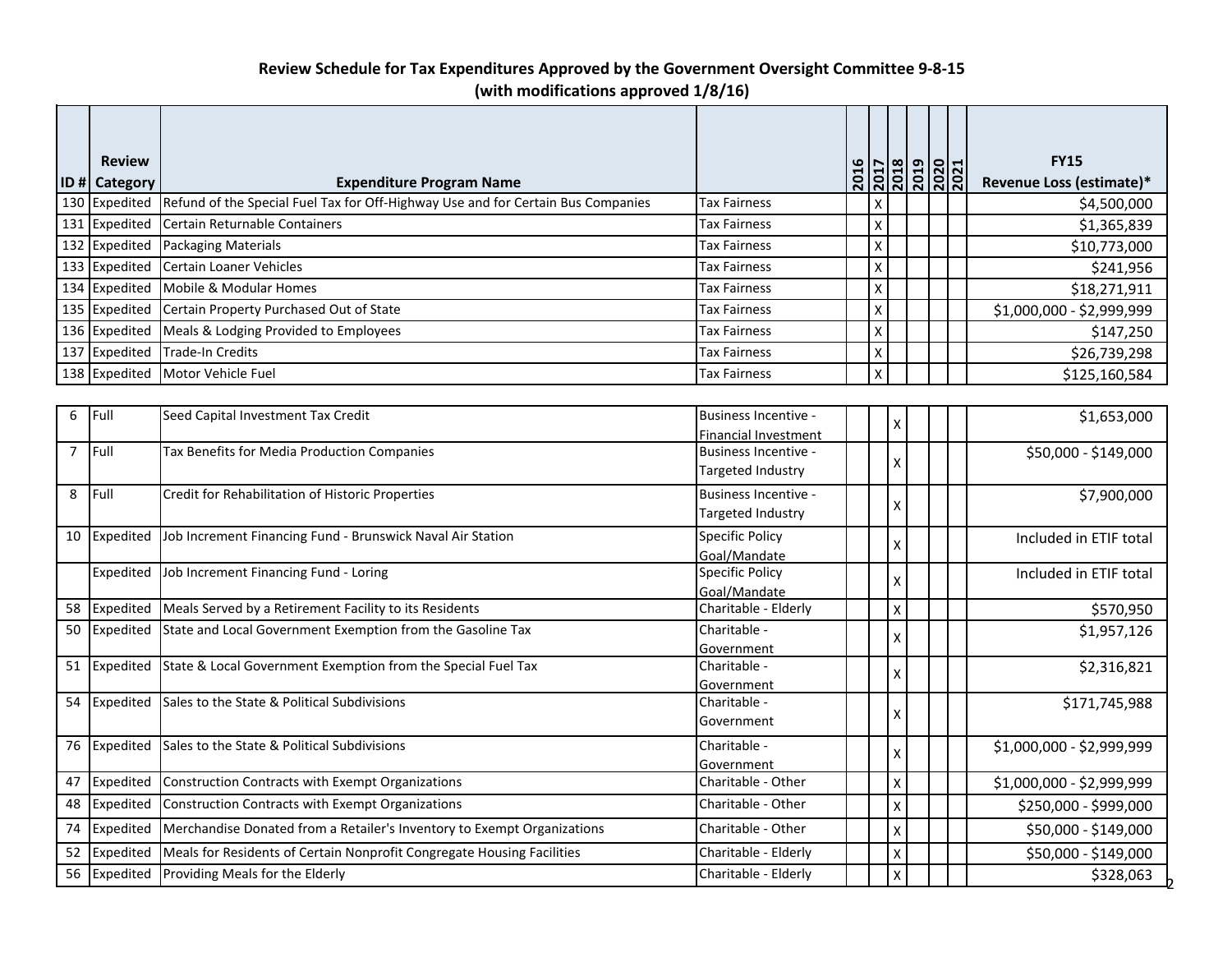|          | <b>Review</b>                     |                                                                               |                                           | 2016 |                           |   |  | <b>FY15</b>                                      |
|----------|-----------------------------------|-------------------------------------------------------------------------------|-------------------------------------------|------|---------------------------|---|--|--------------------------------------------------|
| 73       | <b>ID # Category</b><br>Expedited | <b>Expenditure Program Name</b><br>Returned Merchandise Donated to Charity    | Charitable - Other                        |      | $\boldsymbol{\mathsf{X}}$ |   |  | Revenue Loss (estimate)*<br>\$50,000 - \$149,000 |
| 49       | Expedited                         | Sales of Certain Qualified Snowmobile Trail Grooming Equipment                | Charitable - Other                        |      | $\boldsymbol{\mathsf{X}}$ |   |  | \$81,236                                         |
| 75       | Expedited                         | <b>Free Publications</b>                                                      | Charitable - Other                        |      | $\boldsymbol{\mathsf{X}}$ |   |  | \$1,797,609                                      |
| 53       | Expedited                         | Certain Sales by an Auxiliary Organization of American Legion                 | Charitable - Veterans                     |      | $\mathsf{x}$              |   |  | \$50,000 - \$149,000                             |
| 41       | Full                              | <b>Railroad Track Materials</b>                                               | Business Incentive -<br>Targeted Industry |      |                           | X |  | \$361,000                                        |
|          | 42 Full                           | Refund of Sales Tax on Purchases of Parts and Supplies for Windjammers        | Business Incentive -<br>Targeted Industry |      |                           | X |  | \$79,800                                         |
| 184 Full |                                   | Partial Cigarette Stamp Tax Exemption for Licensed Distributors               | <b>Specific Policy</b><br>Goal/Mandate    |      |                           | X |  | \$1,422,163                                      |
| 185 Full |                                   | Air & Water Pollution Control Facilities                                      | <b>Specific Policy</b><br>Goal/Mandate    |      |                           | X |  | \$250,000 - \$2,999,999                          |
| 193 Full |                                   | Sales Through Coin Operated Vending Machines                                  | Administrative Burden                     |      |                           | X |  | \$442,955                                        |
|          | 55 Expedited                      | Meals Served by Public or Private Schools                                     | Charitable - Education                    |      |                           | X |  | \$11,331,579                                     |
|          | 61 Expedited                      | Rental of Living Quarters at Schools                                          | Charitable - Education                    |      |                           | X |  | \$3,000,000 - \$5,999,999                        |
| 70       | Expedited                         | Sales by Schools & School-Sponsored Organizations                             | Charitable - Education                    |      |                           | X |  | \$250,000 - \$999,000                            |
| 59       | Expedited                         | Sales to Hospitals, Research Centers, Churches and Schools                    | Charitable - Other                        |      |                           | X |  | \$6,000,000 or more                              |
| 77       | Expedited                         | Sales to Hospitals, Research Centers, Churches and Schools                    | Charitable - Other                        |      |                           | X |  | \$250,000 - \$999,000                            |
| 63       | Expedited                         | Sales to Comm. Mental Health, Substance Abuse & Mental Retardation Facilities | Charitable - Health &<br>Safety           |      |                           | X |  | \$50,000 - \$149,000                             |
|          | 64 Expedited                      | Sales to Historical Societies & Museums                                       | Charitable - Education                    |      |                           | X |  | \$50,000 - \$149,000                             |
|          | 65 Expedited                      | Sales to Day Care Centers & Nursery Schools                                   | Charitable - Education                    |      |                           | Χ |  | \$50,000 - \$149,000                             |
| 68       | Expedited                         | Sales to any Nonprofit Free Libraries                                         | Charitable - Education                    |      |                           | X |  | \$50,000 - \$149,000                             |
|          | 62 Expedited                      | Sales to Ambulance Services & Fire Departments                                | Charitable - Health &<br>Safety           |      |                           | X |  | \$250,000 - \$999,000                            |
|          | 66 Expedited                      | Sales to Emergency Shelters & Feeding Organizations                           | Charitable - Health &<br>Safety           |      |                           | X |  | \$50,000 - \$149,000                             |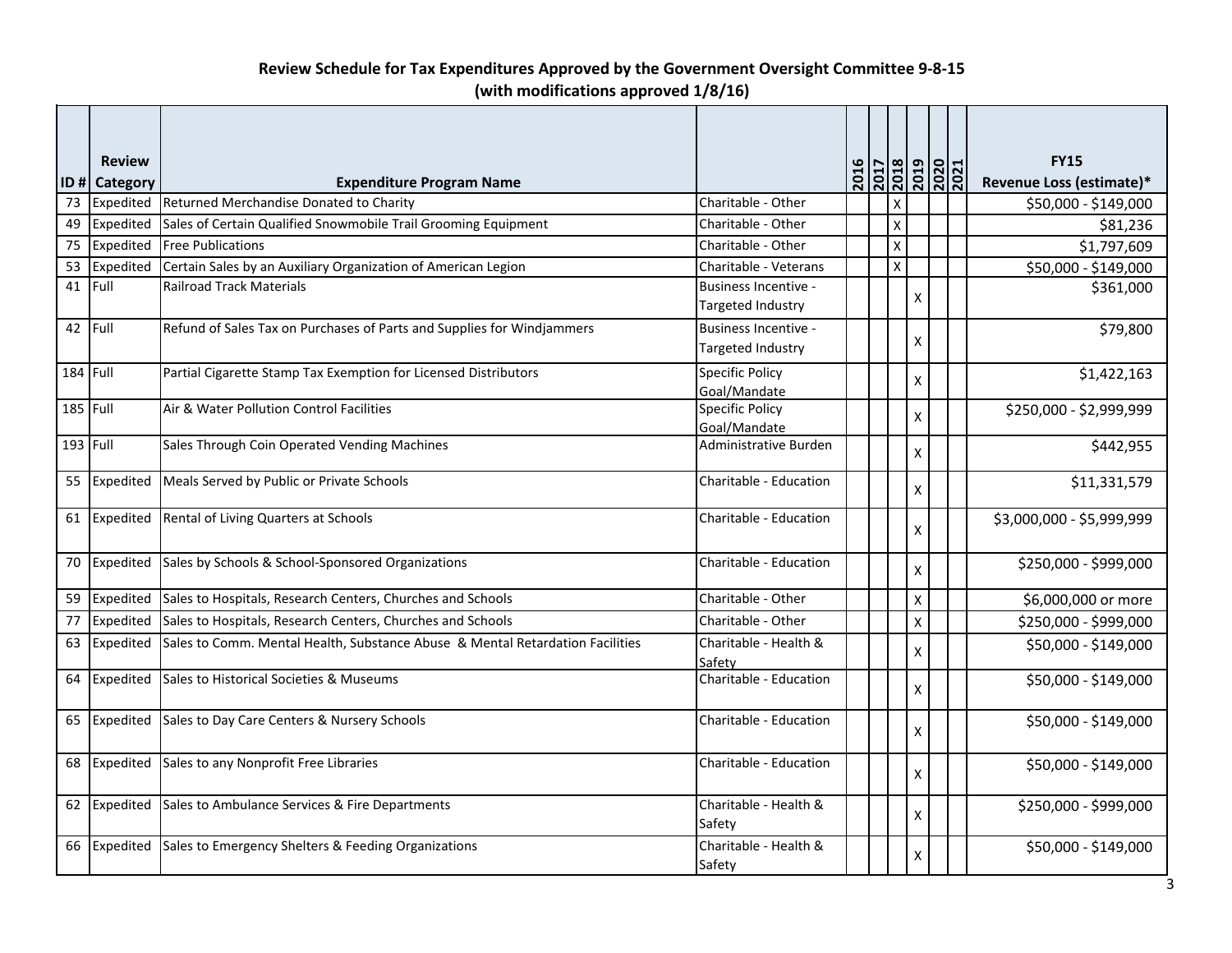|           | <b>Review</b>        |                                                                                                          |                                                       |                                            |                    |   | <b>FY15</b>              |
|-----------|----------------------|----------------------------------------------------------------------------------------------------------|-------------------------------------------------------|--------------------------------------------|--------------------|---|--------------------------|
|           | <b>ID # Category</b> | <b>Expenditure Program Name</b>                                                                          |                                                       | 12020<br>10102<br>101020202021<br>10102021 |                    |   | Revenue Loss (estimate)* |
| 71        | Expedited            | Sales to Nonprofit Home Construction Organizations                                                       | Charitable - Low Income                               |                                            | X                  |   | \$50,000 - \$149,000     |
|           | 72 Expedited         | Sales to Nonprofit Housing Development Organizations                                                     | Charitable - Low Income                               |                                            | Χ                  |   | \$50,000 - \$149,000     |
| 60        |                      | Expedited Sales to Certain Nonprofit Residential Child Caring Institutions                               | Charitable - Youth                                    |                                            | $\pmb{\mathsf{X}}$ |   | \$50,000 - \$149,000     |
| 67        |                      | Expedited Sales to Comm. Action Agencies; Child Abuse Councils; Child Advocacy Orgs.                     | Charitable - Youth                                    |                                            | X                  |   | \$250,000 - \$999,000    |
| 69        | Expedited            | Sales to Nonprofit Youth Athletic & Scouting Organizations                                               | Charitable - Youth                                    |                                            | X                  |   | \$250,000 - \$999,000    |
| 78        | Expedited            | Sales to Comm. Action Agencies; Child Abuse Councils; Child Advocacy Orgs.                               | Charitable - Youth                                    |                                            | $\pmb{\mathsf{X}}$ |   | \$50,000 - \$149,000     |
| 79        |                      | Expedited Sales to Nonprofit Youth & Scouting Organizations                                              | Charitable - Youth                                    |                                            | X                  |   | \$50,000 - \$149,000     |
| 57        | Expedited            | Meals Served by Youth Camps Licensed by DHHS                                                             | Charitable - Youth                                    |                                            | X                  |   | \$250,000 - \$999,000    |
| 19        | Full                 | <b>Credit for Educational Opportunity</b>                                                                | Non-business Incentive<br>Education                   |                                            |                    | x | \$5,210,000              |
| 22 Full   |                      | Deduction For Contributions To IRC 529 Qualified Tuition Plans                                           | Non-business Incentive<br>Education                   |                                            |                    | X | \$257,000                |
| $23$ Full |                      | Deduction for Interest and Dividends on Maine State and Local Securities - Individual<br>Income Tax      | Non-business Incentive<br><b>Financial Investment</b> |                                            |                    | X | \$120,000                |
| 24        | Full                 | Deduction for Interest and Dividends on U.S., Maine State and Local Securities -<br>Corporate Income Tax | Non-business Incentive<br><b>Financial Investment</b> |                                            |                    | x | \$320,000                |
|           | 20 Full              | <b>Credit for Wellness Programs</b>                                                                      | Non-business Incentive<br>Health & Safety             |                                            |                    | x | \$318,000                |
| 25 Full   |                      | Deduction for Premiums Paid for Long-Term Health Care Insurance                                          | Non-business Incentive<br>Health & Safety             |                                            |                    | X | \$2,001,000              |
|           | 159 Expedited        | Gasoline Exported from the State                                                                         | Interstate or Foreign<br>Commerce                     |                                            |                    | X | \$73,330,523             |
|           | 160 Expedited        | Special Fuel Exported from the State                                                                     | Interstate or Foreign<br>Commerce                     |                                            |                    | Χ | \$17,991,845             |
|           | 161 Expedited        | Excise Tax Exemption on Jet or Turbo Jet Fuel - International Flights                                    | Interstate or Foreign<br>Commerce                     |                                            |                    | X | \$364,971                |
|           | 162 Expedited        | Ships' Stores                                                                                            | Interstate or Foreign<br>Commerce                     |                                            |                    | x | \$250,000 - \$999,000    |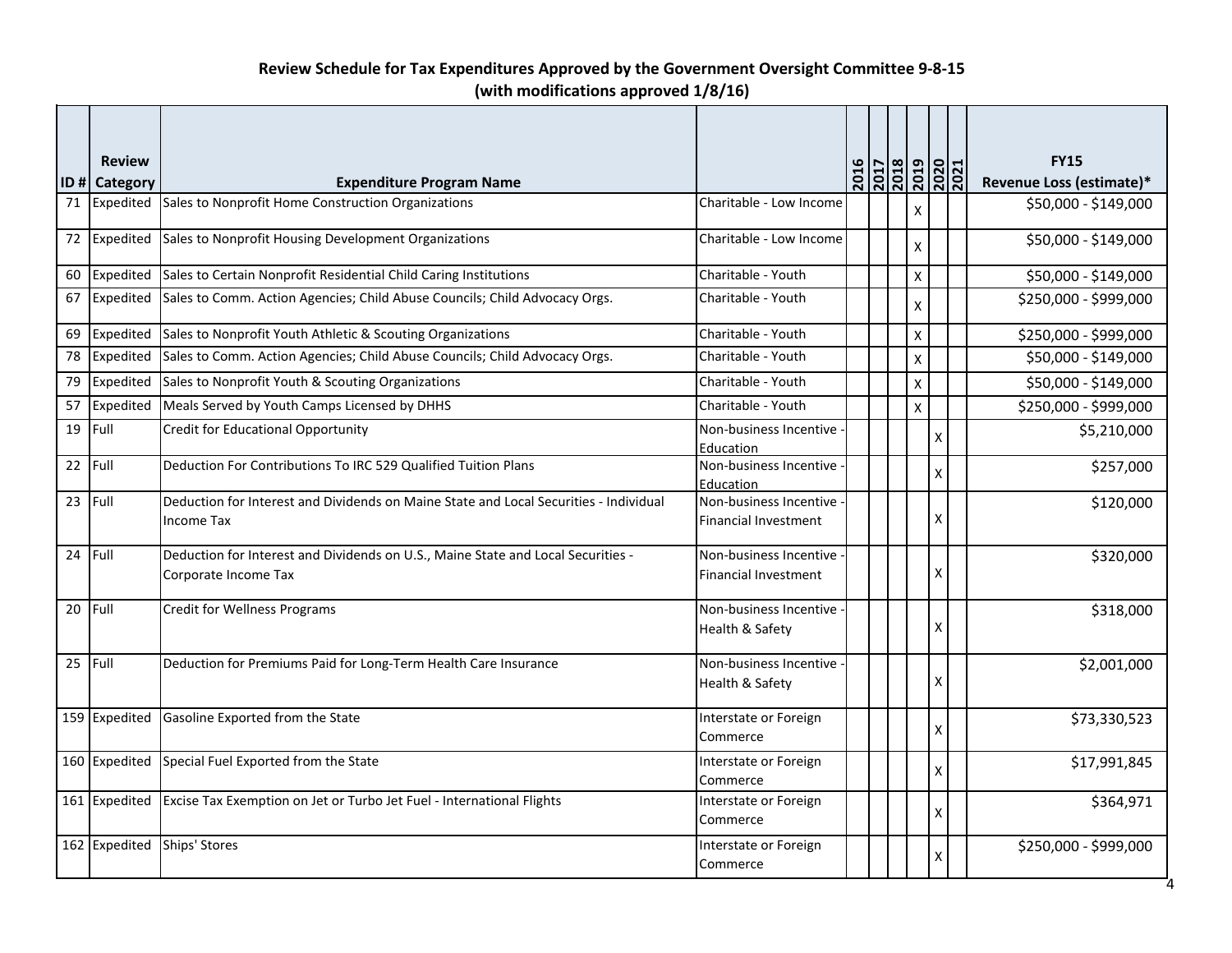|           | <b>Review</b> |                                                                                        |                                   | 2016 |  | 1702<br><b>6102</b><br>1702<br>1702<br>17021 |    |                    | <b>FY15</b>               |
|-----------|---------------|----------------------------------------------------------------------------------------|-----------------------------------|------|--|----------------------------------------------|----|--------------------|---------------------------|
|           | ID # Category | <b>Expenditure Program Name</b>                                                        |                                   |      |  |                                              |    |                    | Revenue Loss (estimate)*  |
|           |               | 163 Expedited Certain Jet Fuel                                                         | Interstate or Foreign             |      |  |                                              | X  |                    | \$3,207,848               |
|           |               |                                                                                        | Commerce                          |      |  |                                              |    |                    |                           |
|           | 164 Expedited | Certain Vehicles Purchased or Leased by Nonresidents                                   | Interstate or Foreign             |      |  |                                              | x  |                    | \$250,000 - \$999,000     |
|           |               |                                                                                        | Commerce                          |      |  |                                              |    |                    |                           |
|           | 165 Expedited | Certain Vehicles Purchased or Leased by Qualifying Resident Businesses                 | Interstate or Foreign<br>Commerce |      |  |                                              | X  |                    | \$897,251                 |
|           |               | 166 Expedited Watercraft Purchased by Nonresidents                                     | Interstate or Foreign             |      |  |                                              |    |                    | \$250,000 - \$999,000     |
|           |               |                                                                                        | Commerce                          |      |  |                                              | X  |                    |                           |
|           |               | 167 Expedited Property Used in Interstate Commerce                                     | Interstate or Foreign             |      |  |                                              | x  |                    | \$1,000,000 - \$2,999,999 |
|           |               |                                                                                        | Commerce                          |      |  |                                              |    |                    |                           |
|           |               | 168 Expedited Sales of Property Delivered Outside this State                           | Interstate or Foreign             |      |  |                                              | x  |                    | \$6,000,000 or more       |
|           |               |                                                                                        | Commerce                          |      |  |                                              |    |                    |                           |
|           |               | 169 Expedited Sales of Certain Printed Materials                                       | Interstate or Foreign             |      |  |                                              | x  |                    | \$250,000 - \$999,000     |
|           |               |                                                                                        | Commerce                          |      |  |                                              |    |                    |                           |
|           |               | 170 Expedited Sales of Certain Aircraft                                                | Interstate or Foreign             |      |  |                                              | X. |                    | \$904,177                 |
|           |               |                                                                                        | Commerce                          |      |  |                                              |    |                    |                           |
|           |               | 171 Expedited Sale, Use or Lease of Aircraft and Sales of Repair and Replacement Parts | Interstate or Foreign             |      |  |                                              | x  |                    | \$617,942                 |
|           |               |                                                                                        | Commerce                          |      |  |                                              |    |                    |                           |
| $21$ Full |               | Earned Income Credit <sup>#</sup>                                                      | Tax Relief - Individuals          |      |  |                                              |    | $\pmb{\mathsf{X}}$ | \$937,000                 |
| 37 Full   |               | Income Tax Credit for Child and Dependent Care Expense                                 | Tax Relief - Individuals          |      |  |                                              |    | X                  | \$3,972,000               |
| 38 Full   |               | Deduction for Pension Income & IRA Distributions                                       | Tax Relief - Individuals          |      |  |                                              |    | $\pmb{\mathsf{X}}$ | \$30,300,000              |
| 39 Full   |               | Deduction for Social Security Benefits Taxable at Federal Level                        | Tax Relief - Individuals          |      |  |                                              |    | X                  | \$57,500,650              |
| 40        | Full          | <b>Property Tax Fairness Credit</b>                                                    | Tax Relief - Individuals          |      |  |                                              |    | $\pmb{\mathsf{X}}$ | \$34,505,000              |
| 43        | Full          | Basic Cable & Satellite Television Service                                             | Tax Relief - Individual or        |      |  |                                              |    |                    | \$4,455,500               |
|           |               |                                                                                        | Targeted Industry                 |      |  |                                              |    | x                  |                           |
| 44 Full   |               | <b>Certain Telecommunications Services</b>                                             | Tax Relief - Individual or        |      |  |                                              |    |                    | \$10,678,000              |
|           |               |                                                                                        | Targeted Industry                 |      |  |                                              |    | X                  |                           |
|           |               | 123 Expedited Itemized Deductions                                                      | Conformity with IRC               |      |  |                                              |    | X                  | \$140,094,000             |
|           |               | 124 Expedited Sum of All Other Conformity Provisions                                   | Conformity with IRC               |      |  |                                              |    |                    | \$804,000,000 -           |
|           |               |                                                                                        |                                   |      |  |                                              |    | x                  | \$905,000,000             |
|           |               |                                                                                        |                                   |      |  |                                              |    |                    |                           |